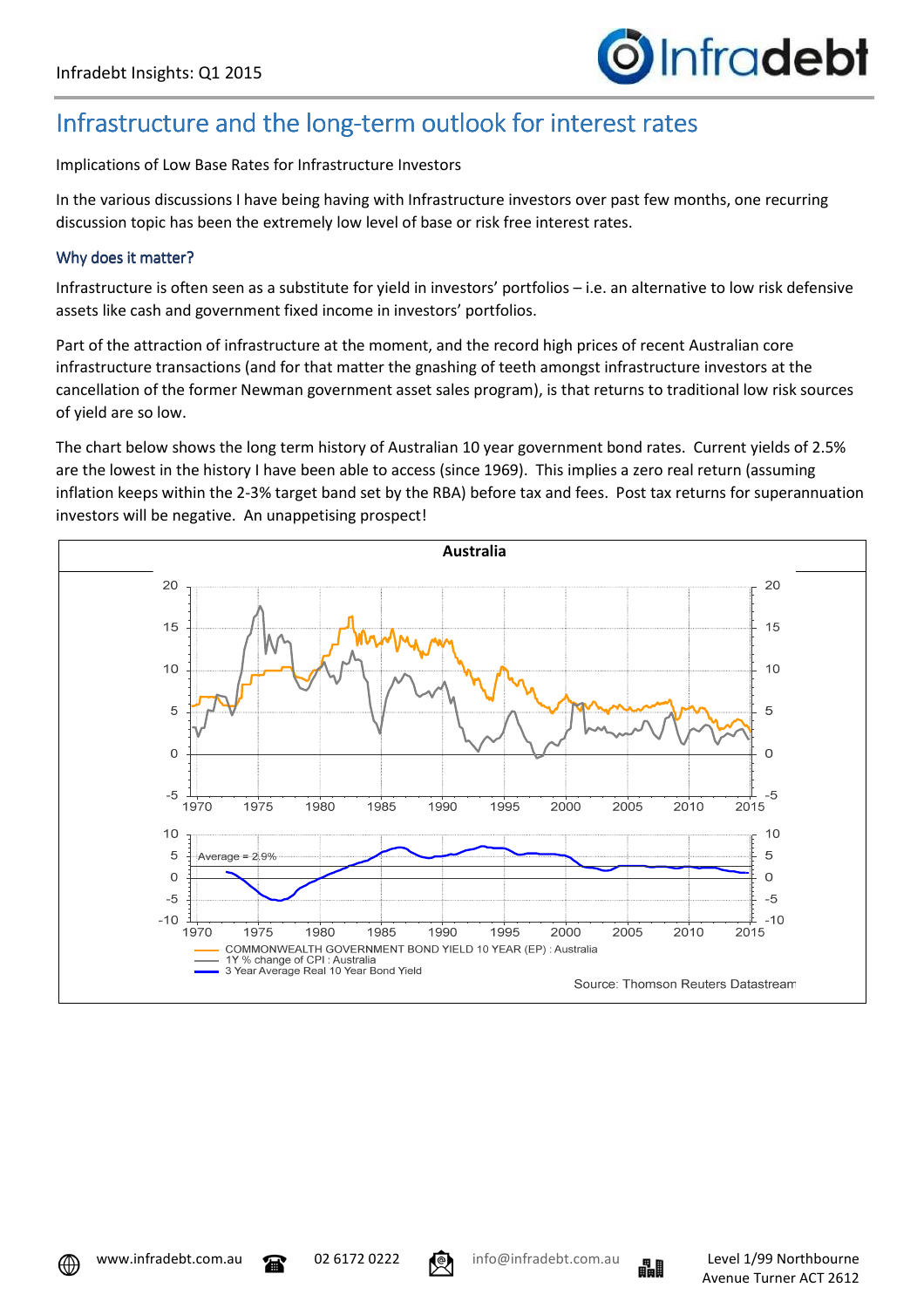



But this is also a prospect that raises a range of questions:

- Will such low real base rates persist (or could they get even lower)?
- How should portfolios be managed in light of low interest rates?

### A long term forecast for interest rates

I am not going to make any short term forecast on bond rates. In the near term, the coming year or two, rates can clearly move up or down and there are a raft of market participants who spend their lives interpreting the various central bank statements and short term economic indicators to form a view on this. In this context, current forward interest rate markets are probably as good a guess as anyone's on what might happen in the short term. And in any case, most infrastructure investors are considering investments that last decades and so decisions don't turn on the short term path for rates.

The more interesting question is the longer term – what do we think interest rates will do over the next 10 or 20 years? Are the current low real interest rates a structural shift (and in that context the high real rates enjoyed by investors over the past 20-30 years are actually unusual) or should we expect, once the short term impact of recovering from the GFC and QE work their way out of the system, that markets will return to 'normal' and interest rates will revert to more normal levels.





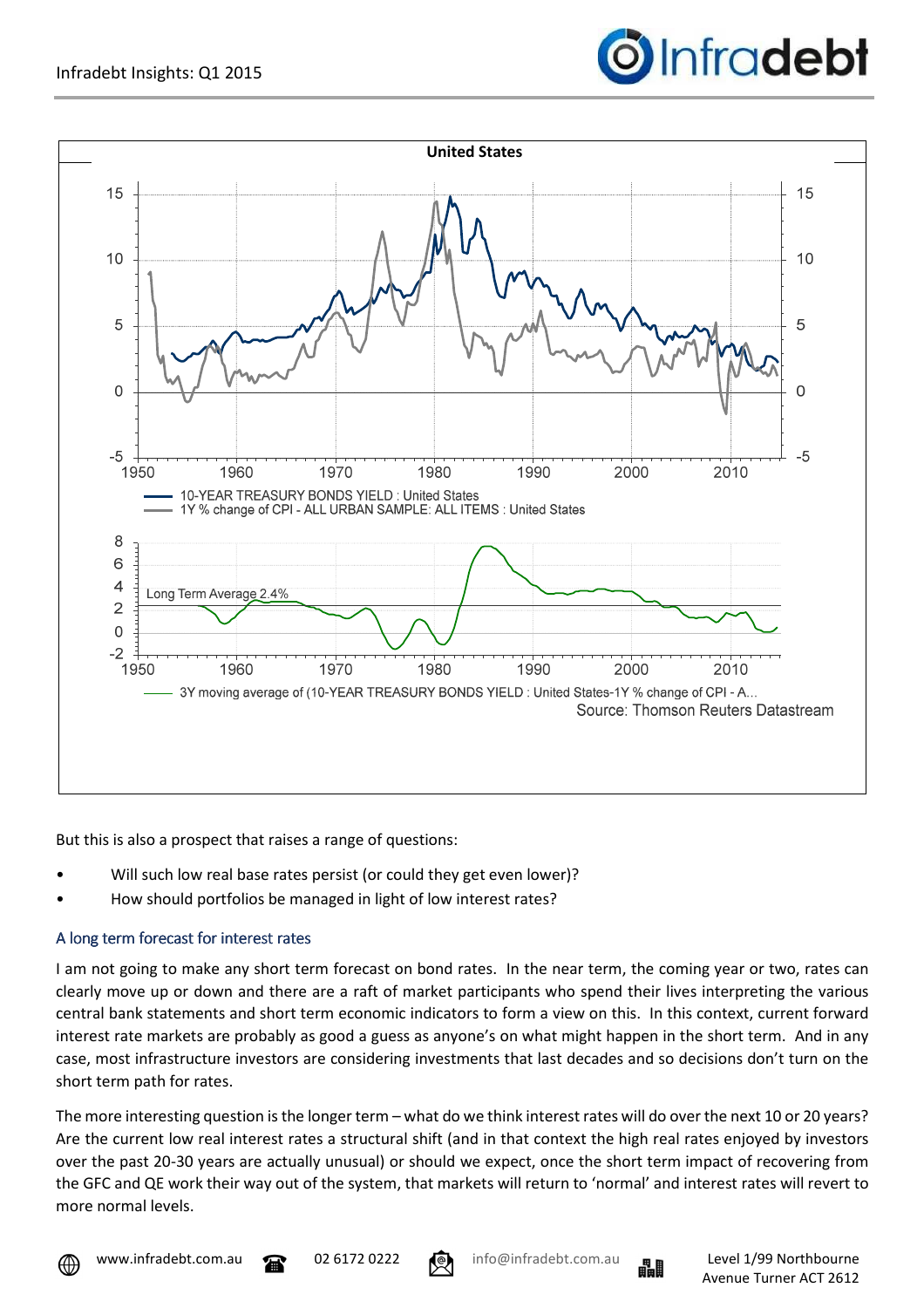# **O**Infradebt

As a sidebar to this, while market participants constantly talk about the recovery from the GFC, it was seven years ago – almost the length of a 'normal' economic cycle – and so either the recovery is incredibly slow or perhaps what is normal has shifted or even more confusingly, both.

Economic theory suggests that in the long term growth in the economy should match the nominal bond rates. The charts below illustrate these relationships for both Australia and the United States (where longer data is available).



#### **Australian 10 Year Bond Rates versus Nominal GDP Growth**





These charts show the relationship works pretty well – albeit recently both countries have had significantly lower bond rates than nominal GDP growth. This is particularly apparent in Australia where nominal GDP growth has been running at over 6% for the past decade (which is basically a mining boom/terms of trade story).

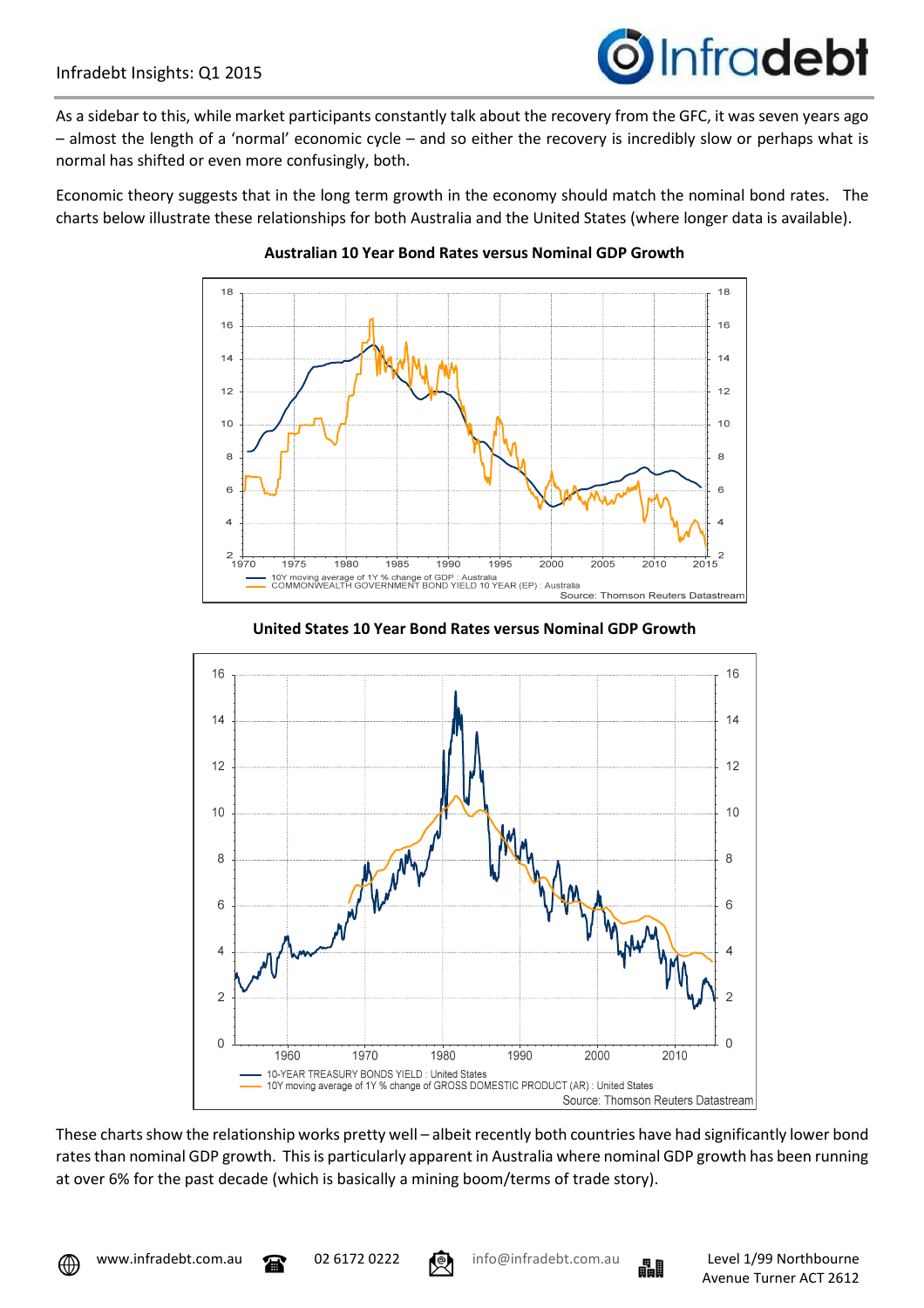

If you accept this relationship, that 10 year bonds should roughly equal nominal GDP growth, what does the future hold for nominal GDP growth?

Future real GDP growth in Australia is likely to be significantly lower than over the past couple of decades. Australia won't benefit from another mining boom. Population growth will be slower. There won't be the same benefit from increased female participation in the workforce. The following chart, extracted from a speech by Martin Parkinson last year, gives an interesting decomposition of these effects.

## Contributions to annual per capita income growth



My view is that real GDP growth will be weaker – probably in the 2%-3% range – rather than the 3%-4% which has been 'normal' for Australia over the past few decades. A key risk to this is productivity growth – which is assumed to match prior periods – and could easily disappoint.

Adding to this is inflation, which will probably track at 2-3% - albeit from a nominal GDP perspective it is likely to be at the lower end if you assume a continued reversal of the mining boom terms of trade effect.

This suggests a 4%-5% nominal GDP growth rate and by implication bond rate. This would be a real bond rate in the 2%-3% range. This is significantly higher than rates today – but in my view lower than the long term history of circa 3% real.

In the US both growth (probably 1.5%-2.5% real) and inflation (1-2%) will be lower suggesting a lower US 10 year bond rate in the 2%-3% range. And this isn't that controversial – US bond markets currently have a forward interest rate of around 2.5% from around 2020 onwards. It just takes a while to get there from current zero rates!

It is Australia where the gap between market views (which has cash rates getting back up to 3% in 2021 and basically tracking in the low 3% range from there) and the outlook for nominal GDP is most stark. To reconcile the two would require either much weaker expectations of economic growth or inflation.

The one factor, which is important, but doesn't figure in a nominal GDP growth based analysis is the high level of debt across the world at present. Debt, except when invested in productive capacity, is future consumption brought